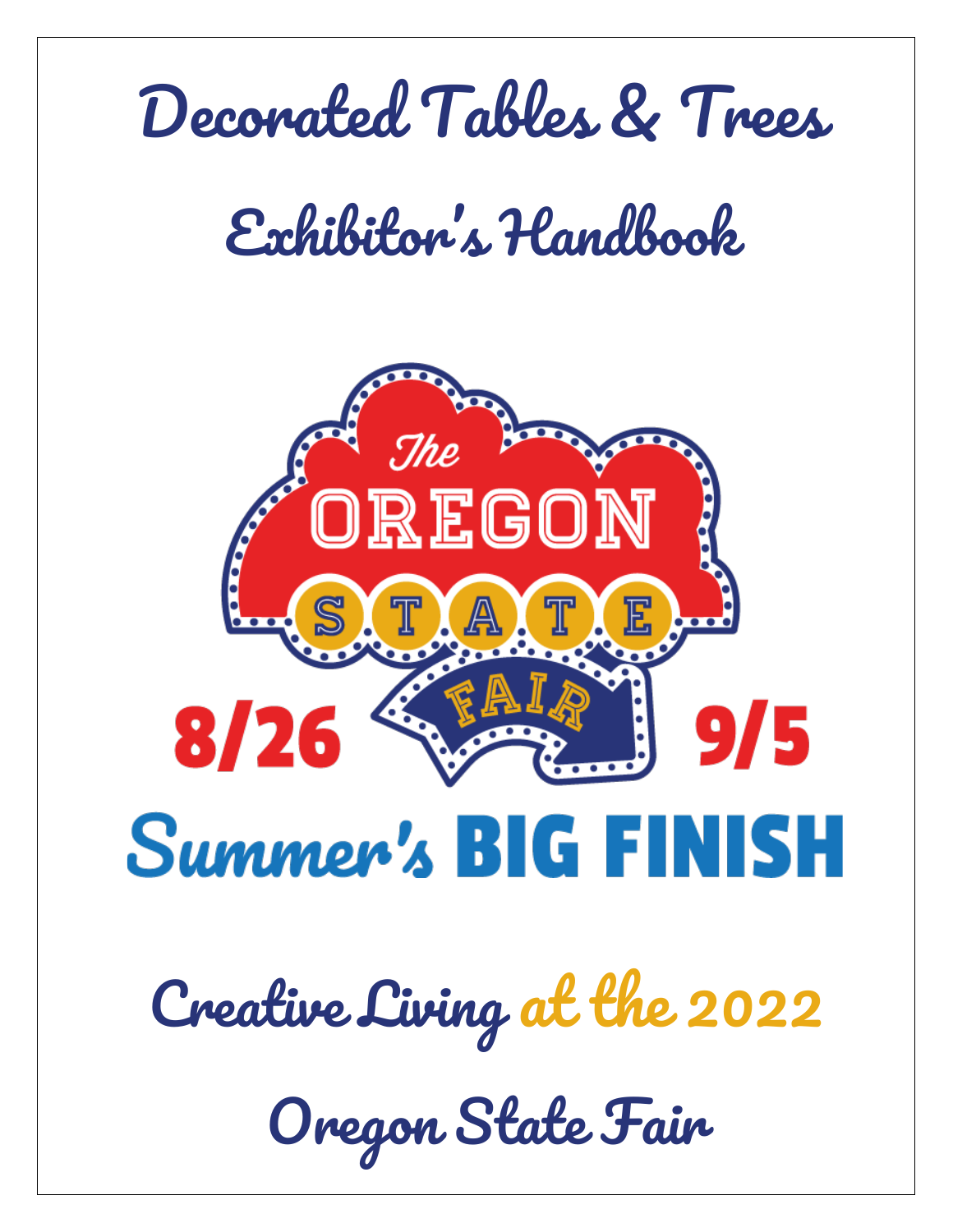# DECORATED TABLES & TREES

#### **IMPORTANT DATES ENTRY AND RELEASE SCHEDULE**

**Online Entry Deadline:** 10 pm, Wednesday, August 17

**Set up Tables and Trees**:

Wednesday, August 24, 2 pm to 7 pm

Enter through Red Gate on 17<sup>th</sup> Street and follow signs to Columbia Hall.

Bring a copy of your online registration receipt (see instructions this page).

#### **Pick up entries:**

Tuesday, September 6, 2 pm to 7 pm Wednesday, September 7, 10 am to 2 pm

By submitting an entry into the Fair, exhibitors agree to abide by all rules, regulations and entry requirements of the Fair and of the department(s) to which they are submitting entries.

**It is important that exhibitors read and be familiar with the General Rules as well as the Competition Rules in this Handbook.**

#### **ONLINE REGISTRATION AND ENTRY INSTRUCTIONS**

#### **ONLINE ENTRY OPENS JUNE 15, 2022**

Read the complete rules, division descriptions and entry information in this Handbook **BEFORE** going to online Registration.

- **1.** Then go to **[http://oregon.fairwire.com](http://oregon.fairwire.com/)**
- **2.** Click **Register** or **Sign In** (for return visits).
	- Register using your First and Last Name and create a password (write your password down).
	- Fill in requested information, including email address. Add age only if under 18. Click **Continue**.
	- Select **Department** ex.: Decorated Tables
	- Select a **Division** ex.: Adults, Division 380
	- Select a **Class** ex: Class 3802
	- Fill in all information for class(es) you are entering, including a brief **Description** if needed.
- **3.** When all your information is complete, click **Add Entry to Cart** and follow instructions to check out. (NOTE: If you think you may want to modify your entries, you may save your current session and check out at a later session. Be sure **to Check Out before the closing date listed for your Department; entries are not submitted to the Fair office until the check-out process is complete.)**
- **4.** Fill in "**yes**" at the statement to agree to all the terms and conditions of entry as defined in this Handbook.
- **5.** Click **Submit**.
- **6.** Please print and bring a copy of your detailed online entry receipt **with your entries** when you bring them to the Fair.

Please contact us with any questions.

#### **Oregon State Fair Creative Living Office**

**971-701-6571 or email [creativeliving@oregonstatefair.org](mailto:creativeliving@oregonstatefair.org)**

#### **[www.oregonstatefair.org](http://www.oregonstatefair.org/)**

**Follow the Oregon State Fair on Facebook, Instagram and Pinterest!**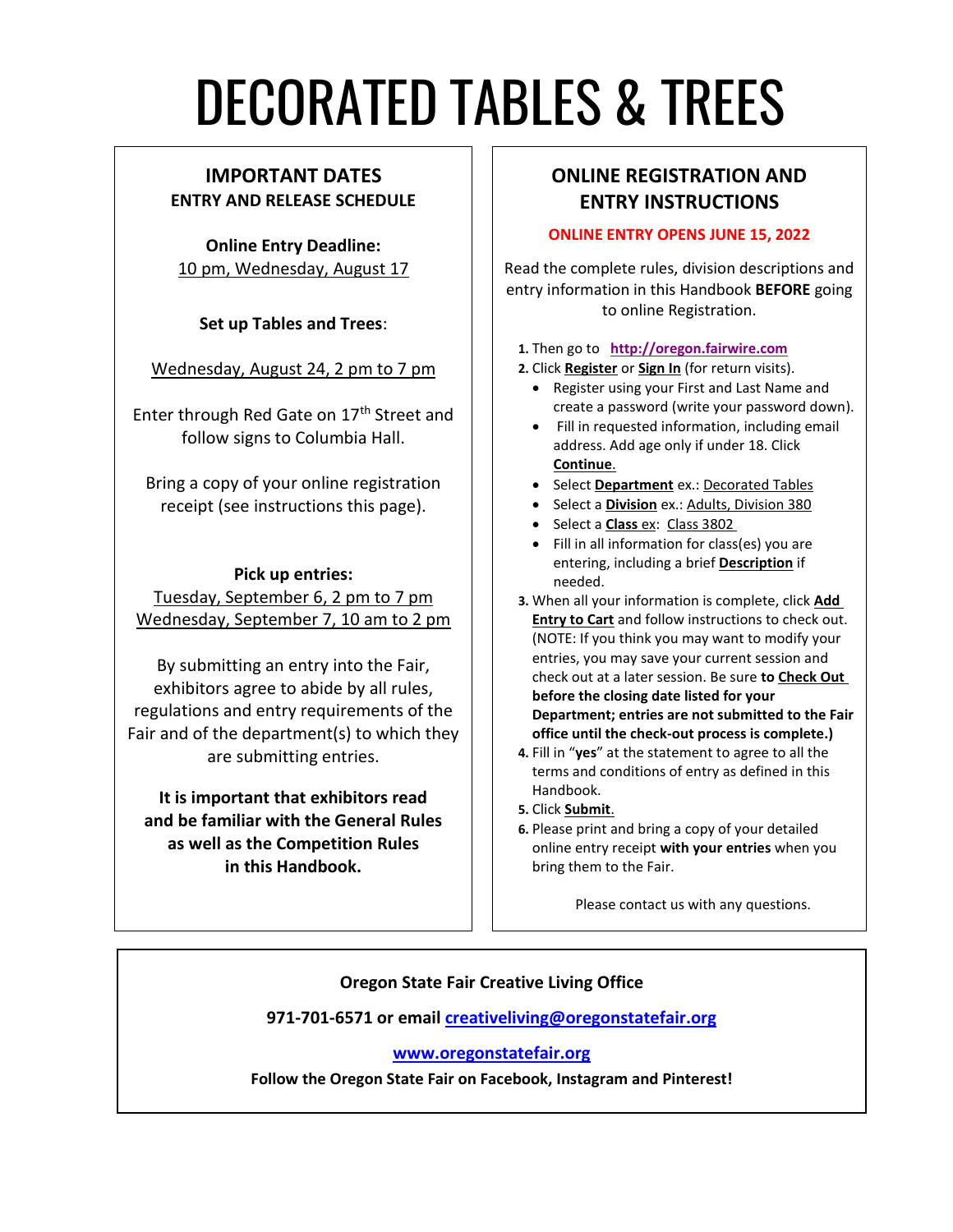## GENERAL RULES

- **1.** Oregon State Fair (OSF) competitions are open to residents of Oregon only. Entries do not need to be entered or have won at a county fair to be eligible for any competition.
- **2.** All articles must be the handiwork of the exhibitor and not been previously exhibited at the Oregon State Fair.
- **3.** Online entries must be submitted by the date indicated within each Department Handbook. Paper applications will not be accepted. Information must be accurate and complete. Walkin entries may be accepted during intake days on a limited basis.
- **4.** Entries must be delivered and removed only during the scheduled times. Any exception shall be at the discretion of OSF staff.
- **5.** Entries will receive a claim check upon delivery. Exhibitor must present claim check or valid Oregon ID when picking up entries.
- **6.** Some competitions require an entry fee. See specific departments for fee and processing information.
- **7.** OSF staff or a judge may disqualify or transfer any exhibit which is not a true representation of the class in which it is entered or if rules are not followed.
- **8.** Judging is closed to the public unless otherwise noted. Every reasonable effort is made to secure highly qualified judges with expertise in their field.
- **9.** Entries by OSF staff and judges are prohibited in the department in which they are working. They may enter other departments.
- **10.** Volunteers who submit entries in a department in which they are working may not be present during judging.
- **11.** Ribbons and/or prizes will be awarded as warranted. All judges' results are final. Results cannot be provided over the phone but will be posted online when available. (www.oregonstatefair.org)
- **12.** Protests may be submitted to the Creative Living office accompanied by a deposit of \$25 which will be forfeited if the protest is not sustained. Protests must plainly state the cause of the complaint or appeal and submitted within 24 hours of the action.
- **13.** Ribbons and scorecards (as available) are provided with return of entries after Fair. See specific departments for return days.
- **14.** OSF is authorized to use any and all photographs, video and or digital images related to the entry for promotional purposes.
- **15.** Exhibitors shall indemnify OSF from and against all claims for damage to persons or property caused by them or their exhibits.
- **16.** OSF will take reasonable precautions to ensure safety of exhibits while on the fairgrounds, but will not be responsible for loss, damage, theft or injury of any kind to exhibits or exhibitors, unless the loss or damage is due to the negligence of OSF staff and volunteers.
- **17.** Exhibitors found in violation of rules, or to be in practices unethical or adverse to OSF, shall be penalized by forfeiture of awards and/or privileges, and removed from the exhibit.
- **18.** Items not picked up by final return days of each department are forfeited by exhibitor.

The Oregon State Fair reserves the final and absolute right to interpret any and all terms, conditions, rules and regulations contained in any and all parts of Department Handbooks and to settle and determine all matters, questions or differences in regard thereto, or otherwise arising out of, connected with or incidental to the Oregon State Fair. OSF further reserves the right to determine unforeseen matters not covered by General or Competition Rules, and to withdraw award offerings in all Competitions should any emergency exist and circumstances demand.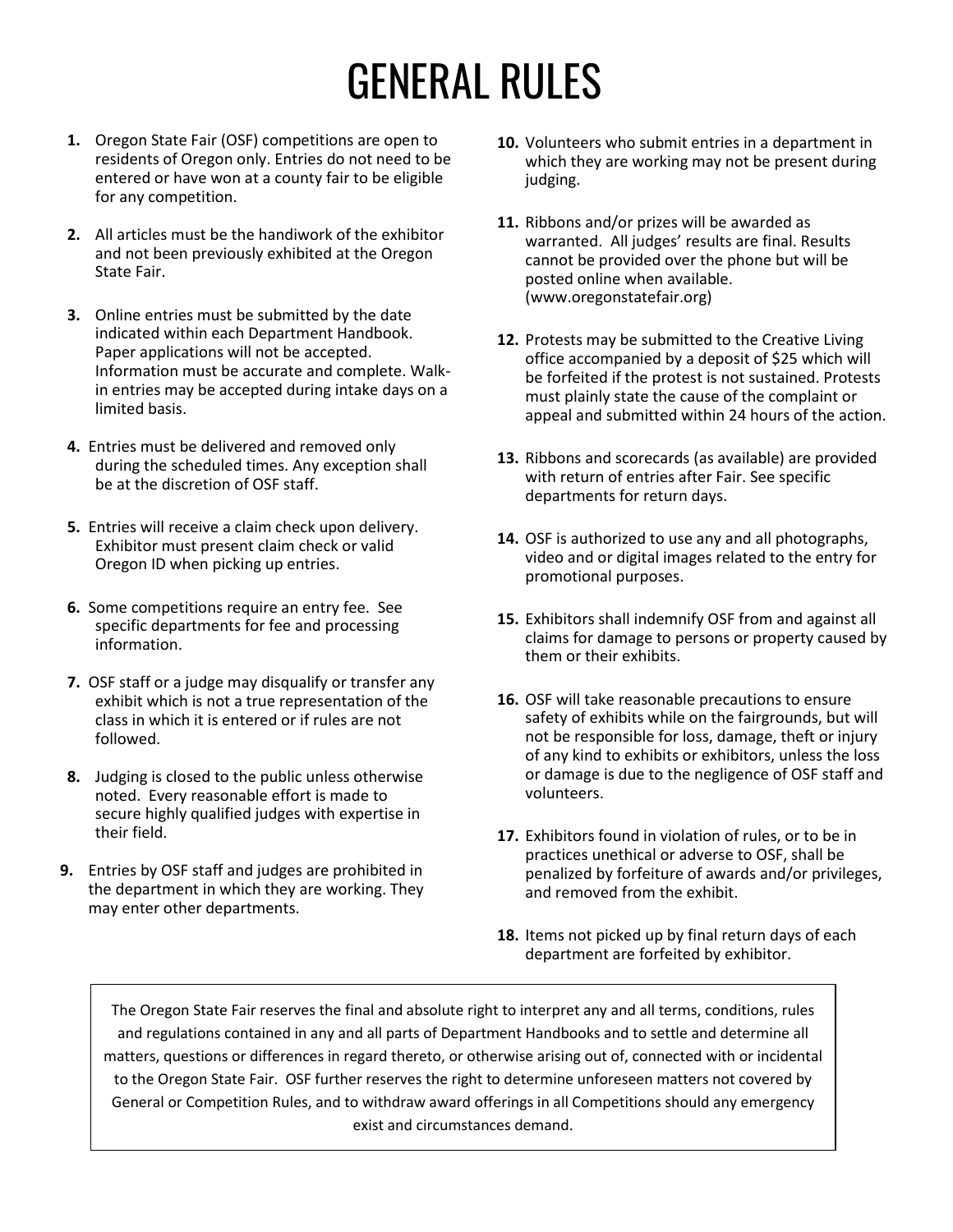### DECORATED TABLES COMPETITION RULES

- 1. All Oregon State Fair General Rules apply. Your submission indicates you have read and agree to abide by the General Rules and the Rules of this competition.
- 2. Due to space limitations, a maximum of 20 tables will be allowed. Acceptance will be in the order entries are received and the competition closes when all 20 slots are filled. Once all entry slots are filled, participants may contact the Creative Living office to be placed on the waitlist by emailing: [creativeliving@oregonstatefair.org](mailto:creativeliving@oregonstatefair.org)
- 3. Exhibitors are required to bring their own table on which to set up their display. Any type of table may be used, but must not exceed 36" diameter.
- 4. Tables previously entered in this competition are not eligible.
- 5. Only one (1) entry per household will be accepted.
- 6. **Adult Division** entries consist of one or two adults over age 17. Enter all exhibitors' names during registration. **Youth Division** entries consist of up to two (2) youths, ages 6 to 17. Youth exhibitors are responsible for setting their own table. Parents/Adults may not help the youth in setting their display. Enter all exhibitors' names during registration.

**Adult/Youth Division** entries consist of one adult over age 18 (parent, grandparent, etc.) and one youth under the age of 18 (child, grandchild, etc.). Enter all exhibitors' names during registration.

**Oregon Award Division** entries consist of one or two people over the age of six (6). Enter all exhibitors' names during registration.

- 7. **PLEASE NOTE:**
	- Tables must have two (and only two) place settings.
	- Exhibitors who have entered in the last three consecutive fairs will be automatically placed on the waitlist in order to make space for new exhibitors to have the opportunity to enter the competition. Also, Best of Division winners will be ineligible to compete in the next year's competition.
- 8. Provide a neatly printed menu (large enough for easy viewing) with items listed in order of service.
- 9. Entry set-up will only be allowed at the designated time. Only those registered are allowed in the exhibit area during set-up. No one may touch their own completed entry, or another's, once the end time is reached.
- 10. All table decoration must be on the table and fit within the perimeters of the table.
- 11. No real foods, liquids, or fresh flowers are permitted. However, non-perishable "fake" foods as well as artificial flowers are allowed. No disposable paper plates, cups or disposable (plastic, wood, etc.) flatware will be permitted. Entries not following this rule will receive a substantial deduction from the judges.
- 12. If centerpieces are placed between place settings, height of centerpieces must allow for a clear view of the dining partners, but if centerpieces are placed in a corner of the table, they may be higher and/or larger.
- 13. Place cards can be used on the tables but are only required in the Formal Class of the competition.
- 14. Linen, china, glassware, flatware, and other accessories should be marked with name or initials of owner when possible, and must not show when accessories are in placed in the exhibit. Reasonable precaution will be taken to ensure safety of exhibits, but the State Fair assumes no responsibility for loss or damage.
- 15. Decorations should be designed for functional service of the menu and follow the established theme. Judging will be on overall creativity, functionality, appearance, tableware (appropriate for menu), table cover/place mats (clean, pressed and appropriate for menu), decorations (centerpiece, place cards, etc.).
- 16. Regular air and helium balloons may be used only if they are totally secured. **Metallic mylar balloons are not allowed.**
- 17. In the event of a registration change or cancellation, please contact the Creative Living office as soon as possible by email: [creativeliving@oregonstatefair.org.](mailto:creativeliving@oregonstatefair.org)

**Class 3803 will be the ONLY class that MUST adhere to the rules regarding American Standard Table Setting** (**see appendix A).** To allow for "creative decorating", entrants in all other Divisions and Classes have the creative freedom to place centerpieces/decorations, silverware, plates and glassware in any manner they choose on the table. However, functionality **must still be maintained.**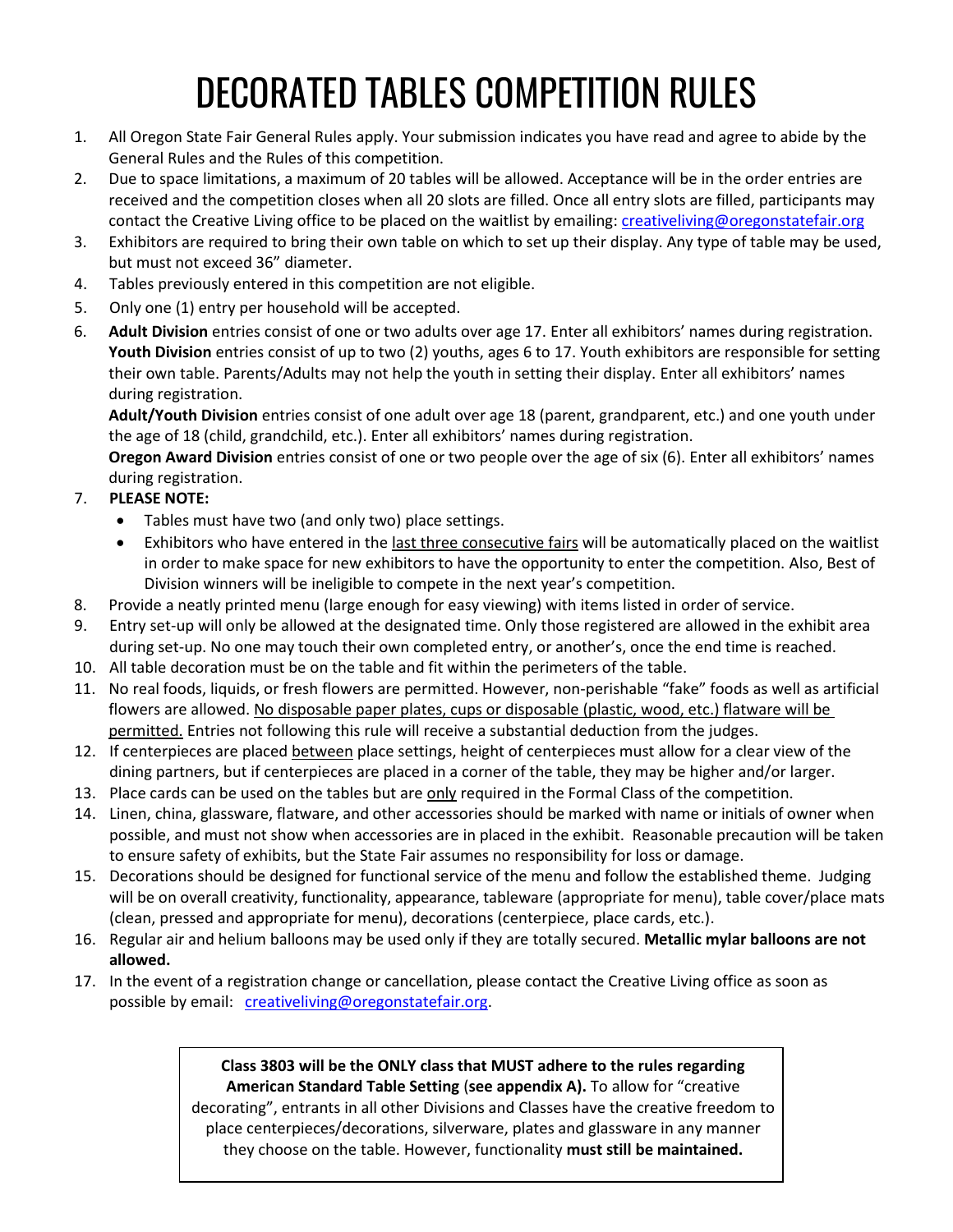### TABLES DIVISIONS & CLASSES

#### **Limit of one entry per exhibitor**

#### **DIVISION 380 ADULTS (ages 18 and older)**

- 3802 **On the Road Down Route 66 Brunch**  Get your kicks as you use your imagination to take us down the iconic American highway for brunch!
- 3803 **A Regency Holiday Dinner**  (Formal Dinner) Are you a Bridgerton fan? Do you long to be a Jane Austen Heroine? Now is the time to have sense and sensibility as you decorate a formal dinner table for the holiday of your choice. (Entries in this class must adhere to the American Standard Table setting rules as listed in Appendix A)

#### **DIVISION 382 YOUTH (ages 6 – 17)**

 3821 **Future Olympic Sports Feast**—a meal featuring a real or imaginary sport that you would like to see in a future Olympic Games.

#### **DIVISION 384 ADULT/YOUTH (one adult 18 or older and one youth under 18)**

 3841 **Happily Ever After Fairy Tale Picnic**—Pack up the basket and head on to a castle or even Grandmother's house for a fun family picnic (no Disney or copyrighted items may be used).

#### **DIVISION 385 OREGON AWARD (All ages)**

**Seashells & Seabreeze at the Oregon Coast Lunch** —celebrate our amazing coast with a lunch fit for sunshine or storms as no matter the weather, the Oregon Coast is a breathtakingly beautiful part of our state!



Celebrate Oregon! To be eligible, entries need to highlight a recognizable aspect of an Oregon specialty or landmark.



In this Department, ribbons may be awarded as merited for the following categories:

Best of Division chosen from all blue ribbons in specific divisions Oregon Award chosen from all Oregon Award entries

### JUDGING SYSTEM OVERVIEW

Entries are judged in a closed judging session. Score cards with Judge's comments will be displayed at each table during the fair.

**Entries in Division 382** will be judged using the Danish System. Each exhibit is judged based upon established standards of quality according to how well it meets that standard, rather than how it compares with other exhibits. That results in possibly more than One Blue (1st), one Red (2nd) & one White (3rd) ribbon in each class.

**Entries in Divisions 380, 384** will be judged using the American System. Each exhibit is judged not only on its own merit, but in comparison to other exhibits. A point system is used to help judges in selecting winners, but is not the sole factor in the awarding of ribbons and placements. One Blue (1st), one Red (2nd) & one White (3rd) ribbon will be awarded in each class except in the case of a true tie. Once ribbons in each class are awarded, Best of Division will be chosen.

**Entries in Division 385** will be judged using the American System with only be one Oregon Award given.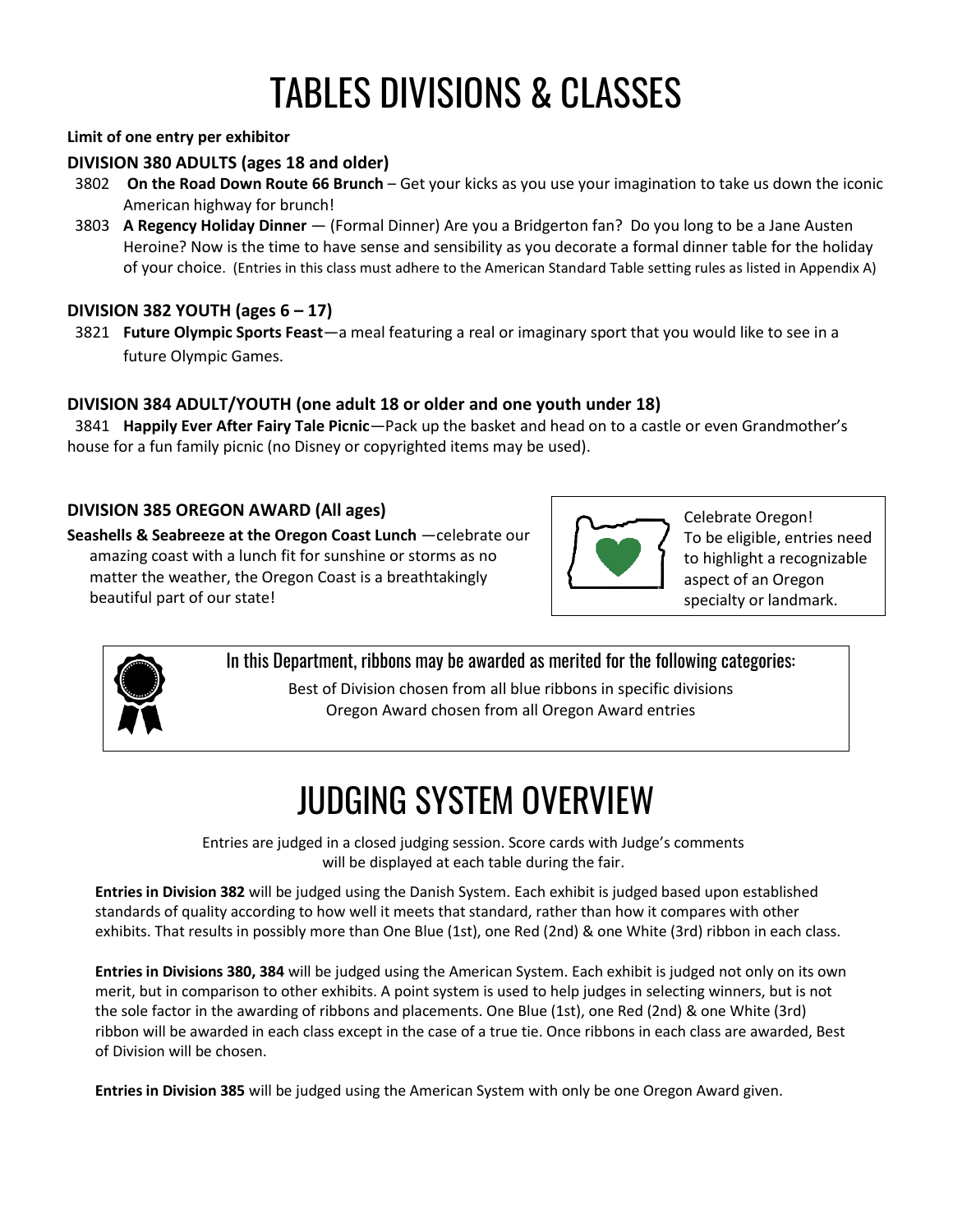### TABLE JUDGING CRITERIA

#### **TABLEWARE – 27 Points** (NOTE: This portion is judged under Class 3803: Appendix A if a formal setting)

- (15 pts) Is the choice of china, glassware and silverware appropriate for the chosen menu?
- (15 pts) Is each place setting correctly set to match the menu as served?

#### **TABLE DECORATIONS – 25 Points**

- (5 pts) Is the choice of tablecloth, runner, place mat or other table covering appropriate for the theme?
- (4 pts) Is the chosen napkin appropriate for the setting?
- (4 pts) Are all displayed items clean and the linens pressed?
- (4 pts) Is the centerpiece appropriate (color, occasion, visible to all diners) for the theme?
- (4 pts) Are the table decorations obstructive for diners?
- (4 pts) If place cards are used, are they neatly printed or typed, placed correctly (for a formal setting) and appropriate to the theme?

#### **MENU – 25 POINTS**

- (5 pts) Are the menu courses appropriate for the chosen theme?
- (5 pts) Are the courses listed in the correct order as served?
- (5 pts) Is the menu neatly printed? Are there any spelling errors?
- (5 pts) Is it large enough to be easily read and displayed for easy viewing?
- (5 pts) Do food preparation, type and variety of foods to be served complement each other? Are the food choices suitable for the occasion and theme?

#### **APPEARANCE – 20 POINTS**

- (10 pts) Does the table setting show functionality, originality, and creativity?
- (10 pts) Is the overall effect pleasing to the eye?

#### **APPENDIX A: Sample American Standard Table Settings for CLASS 3803 only Visual example of a Formal Table**

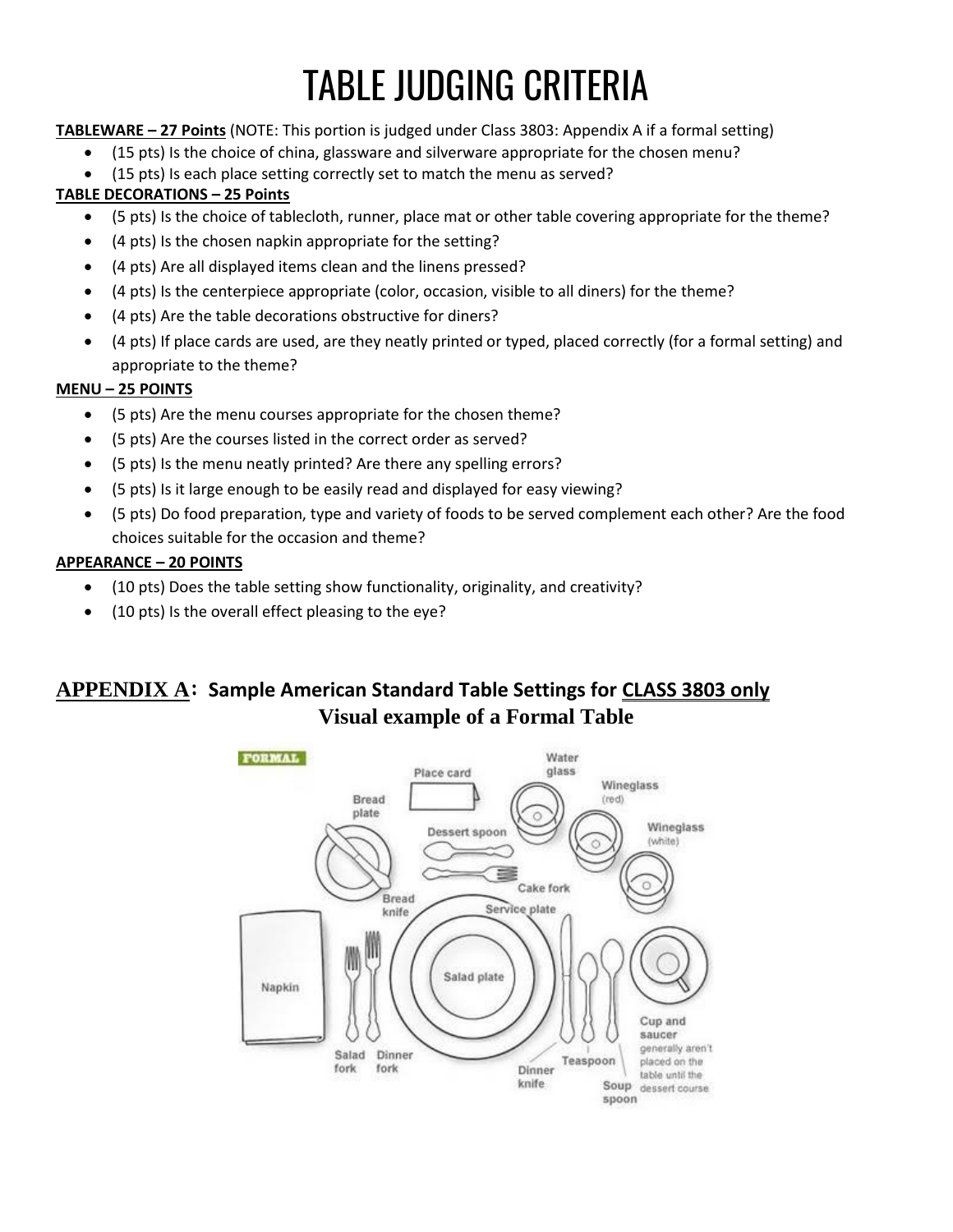#### **Rules for Tableware Placement for** *Class 3803* **(Worth 27 pts)**

- 1. (1 pt) The flatware and plate should be 1 inch from the edge of the table.
- 2. (1 pt) The plate is always in the center of the place setting.
- 3. (1 pt) If a charger is used, it should be set 1 inch from the table edge with dinner plate centered on top.
- 4. (1 pt) The dinner fork is placed at the left of the plate.
- 5. (1 pt) If a salad fork is used, it is placed to the left of the dinner fork.
- 6. (1 pt) The salad plate, if needed, may be set to the left of the forks or on top of the dinner plate.
- 7. (1 pt) If soup is to be served, the soup bowl may be placed on top of the dinner plate or layered on top of the salad plate if the soup course is served first.
- 8. (1 pt) Normally, for a formal setting, the napkin may be placed to the left of the fork, with the fold on the right, under the forks, or on top of the plate. In an informal place setting, the napkin may be decoratively placed elsewhere in the place setting.
- 9. (1 pt) Because the napkins may be placed anywhere, use of napkin rings is optional.
- 10. (1 pt) The knife is placed to the right of the plate with the sharp blade facing in towards the plate and should be 1 inch from the edge of the plate.
- 11. (1 pt) The teaspoon is placed to the right of the knife.
- 12. (1 pt) If a soup spoon is needed, it is placed to the right of the teaspoon.
- 13. (1 pt) If a dessert spoon is needed, it is placed above the dinner plate with the bowl facing left. Note: a dessert spoon should be no larger than a teaspoon. A deduction will be made if the dessert spoon is a soup spoon or the dessert for is a dinner fork. (The dessert fork is similar to a salad fork and a salad fork can be used in place of a specialized fork.)
- 14. (1 pt) If a cake/dessert fork is needed, it is placed above the dinner plate with the tines facing right.
- 15. (1 pt) If a bread plate is used, place it just above the tip of the fork.
- 16. (1 pt) Small bread knives or spreaders, if used, should lay across the bread plate, parallel to the edge of the table with the handle pointing to the right, or at a 45-degree angle, handle to the right, blade turned toward center of the plate.
- 17. (1 pt) The cup and saucer are to be placed to the right of the spoons with the handle to the right. Generally, the coffee/tea cup and saucer are not placed on the table until the dessert course. For this competition however**, cups must be placed with the table setting.**
- 18. (5 pts) Water glasses and/or wine glasses are placed to the right of the plate above the knife and spoons. Don't forget to list all beverages on the printed menu card, including water, if served.
- 19. If individual salt and pepper shakers are used, they may be placed where desired.
- 20. (5 pts) For this very formal setting, place cards are required and should be computer generated vs. handwritten. They are to be placed above the dinner plate.